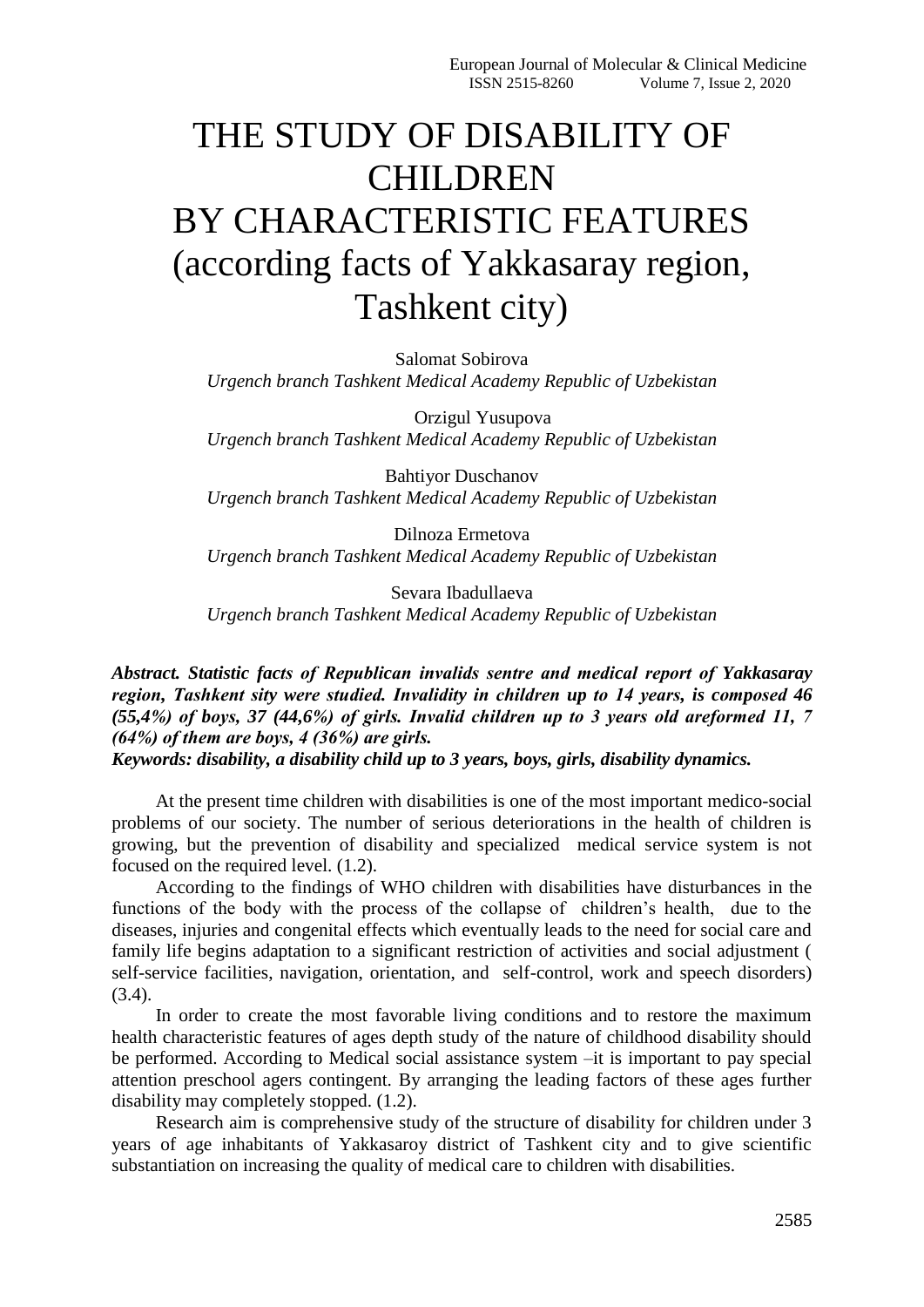**As Research materials** that characterize the dynamics of the disability a state official data and Tashkent Yakkasaroy district medical association's statistics and primary health report documents were used.

**Research method**: socio-hygienic and math- statistics.

Yakkasaroy district consists of the total population number 115400 and 33126 of them (28.7%) were under the age of 14, 5399 (4.7%) children under the age of three.

| Table 1.: The indicators of analysis of Tashkent city Yakkasaroy district's population. |
|-----------------------------------------------------------------------------------------|
| Yakkasarov district                                                                     |

|       | <b>Indicators</b>                                         | Tunnusul vy unit ict              |               |               |                |
|-------|-----------------------------------------------------------|-----------------------------------|---------------|---------------|----------------|
| $N_2$ |                                                           | <b>The</b><br>number<br><b>of</b> | $\frac{0}{0}$ | <b>Boys</b>   | <b>Girls</b>   |
| 1.    | number of children<br>The<br>under the age of 14          | 33125                             | 28,7          | 47,8% 16158   | 52,2%<br>16967 |
| 2.    | The number of children<br>under the age of 3              | 5399                              | 4,7           | 47,1%<br>2540 | 52,9%<br>2859  |
| 3.    | number of disabled<br>The<br>children under the age of 14 | 83                                | 0,25          | 55,4 %<br>46  | 44,6 %<br>37   |
| 4.    | number of disabled<br>The<br>children under the age of 3  | 11                                | 13,25         | 64%<br>7 boys | 36%<br>4 girls |
| 5.    | Total population                                          | 115400                            | 100           |               |                |

There are 83 registered children with disabilities under the age of 14 , and 11 children under the age of 3 and this total is 13.25% of childhood disability.A

From the children under the age of 14, 48.7% (1615) are boys, 51.3%

(16967) are girls. Total disability, gender composition was as follows: 46 were male (55.4%) children and 37 were women (44.6%) children.

At the time of learning gender structure of 11 disabled children under the age of three following indicators were determined: 7 boys (64%) and 4 girls (36%).

By Tashkent city relatively children with disabilities from every 10,000 children - an average 67.

| Table 2.: Composition of disabled children in the age-sex by Tashkent's Yakkasaroy |
|------------------------------------------------------------------------------------|
| <b>district.</b> (11 of disabled children under the age of $0-3$ )                 |

| <b>Ages</b>           | $\frac{1}{2}$ and $\frac{1}{2}$ and $\frac{1}{2}$ and $\frac{1}{2}$ and $\frac{1}{2}$ and $\frac{1}{2}$ and $\frac{1}{2}$ and $\frac{1}{2}$ and $\frac{1}{2}$ and $\frac{1}{2}$ and $\frac{1}{2}$ and $\frac{1}{2}$ and $\frac{1}{2}$ and $\frac{1}{2}$ and $\frac{1}{2}$ and $\frac{1}{2}$ a<br><b>Boys</b> | <b>Girls</b> | <b>Total</b> |
|-----------------------|--------------------------------------------------------------------------------------------------------------------------------------------------------------------------------------------------------------------------------------------------------------------------------------------------------------|--------------|--------------|
| From $0 - 1$          |                                                                                                                                                                                                                                                                                                              |              |              |
| 1 to 2 years          |                                                                                                                                                                                                                                                                                                              |              |              |
| Under the age of 2 -3 |                                                                                                                                                                                                                                                                                                              |              |              |